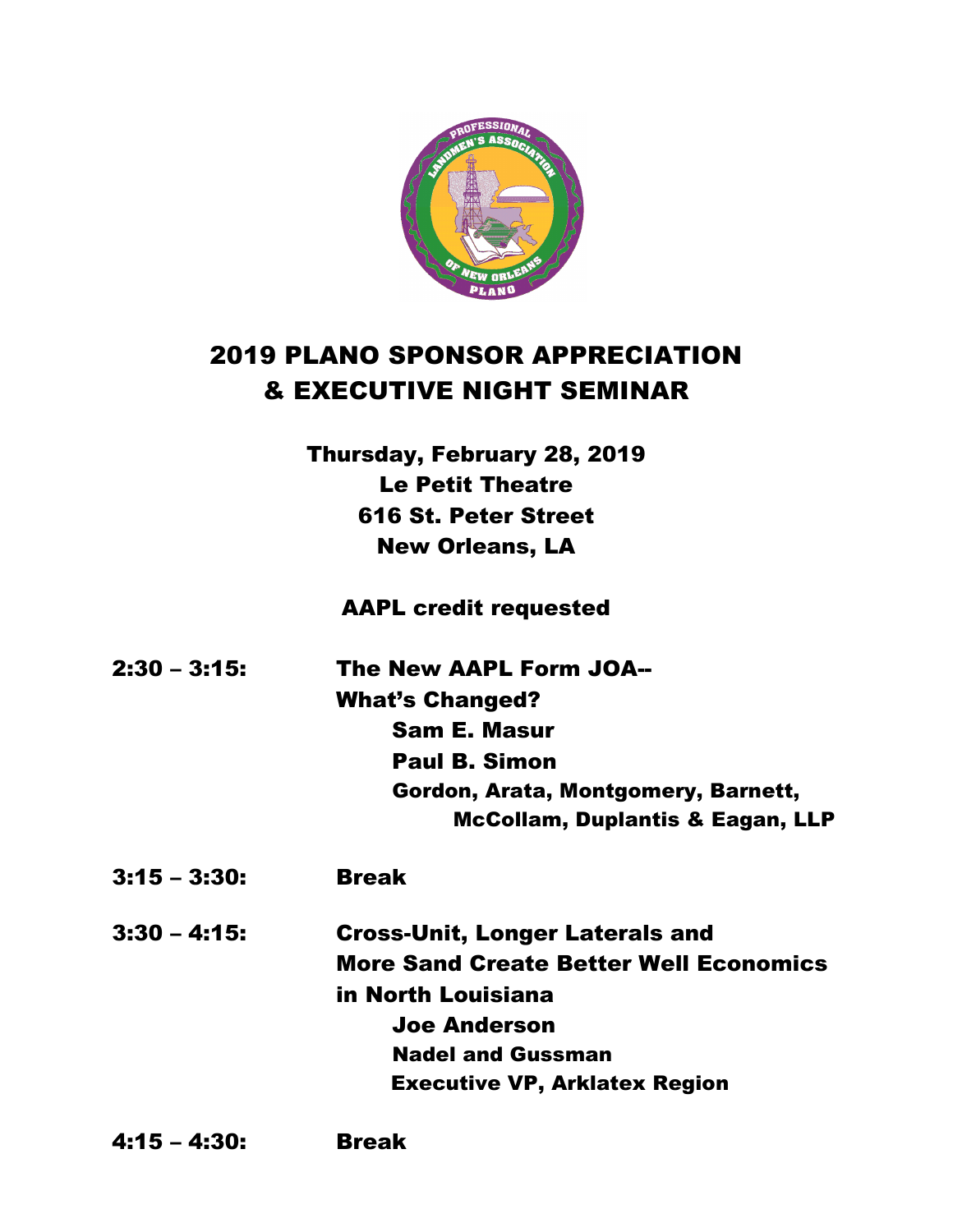| 4:30 - 5:15: | The Resurgence of the Louisiana                  |
|--------------|--------------------------------------------------|
|              | <b>Austin Chalk</b>                              |
|              | <b>Paul A. Taranto</b>                           |
|              | <b>Equinor</b>                                   |
|              | <b>Land &amp; BD Manager for Unconventionals</b> |
|              |                                                  |

5:30 – 6:30: Cocktails

## Admission to this seminar is included with admission to the Sponsor Appreciation & Executive Night Cocktail Party next door at Tableau.